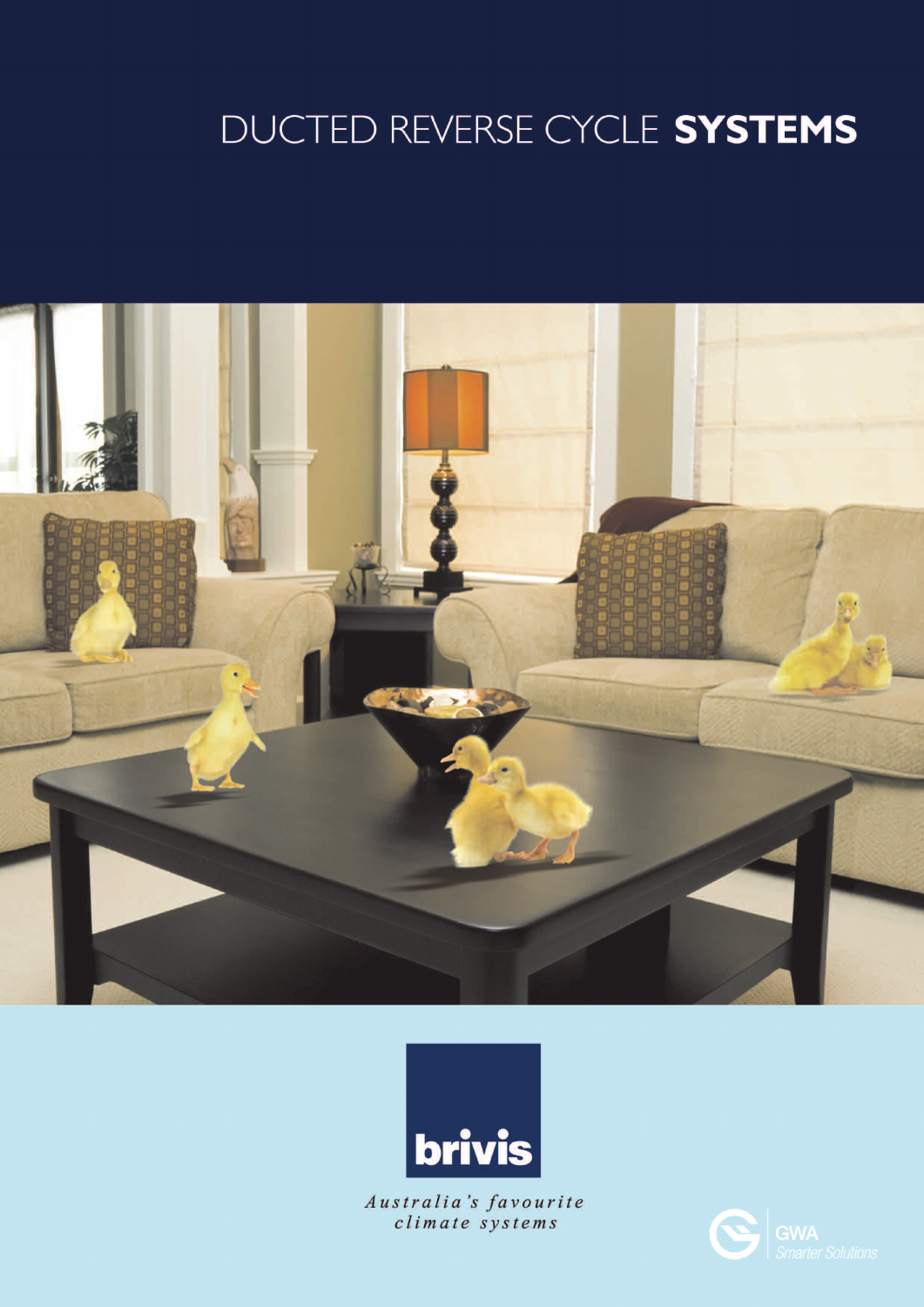#### **Ultimate in Total Comfort**

Brivis Ducted Reverse Cycle (DRC) air conditioning gives you total climate control and comfort with the convenience and flexibility to cool and heat your home just how you like it, all year round.

At Brivis we understand the long-term investment of purchasing ducted air conditioning; buying Brivis will give you years of comfort for you and your family. You can depend on your Brivis Dealer to give you the best, most suitable system for your home.

#### **Energy Efficient and Superior Design**

Brivis DRC air conditioning can be more than three times more energy efficient than conventional electric heating. So not only will you have year round comfort, but it's cost effective too.

Brivis advanced computer design technology ensures each system component is perfectly matched for optimum performance and energy efficiency.

#### **Summer Cool and Winter Warmth**

Brivis DRC systems provide cooling, dehumidification and heating while filtering the air. This creates the perfect indoor climate year round. You can be warm and snug in winter and delightfully cool in summer.

The DRC system draws air through the return air grille. The air is filtered and then passed through a refrigeration coil, which either heats or cools the air. The conditioned air is transferred into the ducting and out through streamlined grilles to your rooms.

During summer, the heat from the air inside your home is absorbed and dissipated outside. The dehumidification effect reduces the moisture content in the air for even greater relief on those hot and sticky days.

#### **Whole of Home Cooling or Zoned**

A Brivis DRC System can be used to heat or cool your entire home all year round.

It is also possible to zone your home for example, into separate day and night areas. This would allow you to air condition the living areas during the day and the sleeping areas at night. Your Brivis Dealer can help you select a Brivis DRC system to best suit your needs.

![](_page_1_Picture_13.jpeg)

#### **Exceptional Service and Warranty**

When you purchase Brivis you have the satisfaction of knowing you've purchased a premium quality Australian made product. All Brivis residential DRC systems carry a comprehensive 5 year parts and labour warranty.

![](_page_1_Picture_16.jpeg)

Brivis also offers superior service and support with one of the largest service networks in Australia. So you can rest assured that

your Brivis ducted air conditioning system will be serviced by factory trained and accredited service technicians for the life of your system, no matter where you are in Australia.

![](_page_1_Picture_19.jpeg)

#### **Brivis DRC Series**

The Brivis DRC series is designed and built in Australia to withstand the extremes of the Australian climate. It will perform in places as varied as the snowfields in sub zero temperatures to the deserts at 50°C.

The Brivis DRC series is the result of over 30 years experience in design and testing air conditioning products in the Australian market. Our Australian factory is continually updating designs to incorporate the latest technology available using the finest materials. Australian design and manufacture means that Brivis products are made with Australian conditions in mind, so you can be sure you are buying the best, most suitable products, for your application.

The Brivis DRC series is a highly efficient range of air conditioners, meeting or exceeding the requirements of the relevant Australian Government Departments.

The Brivis DRC outdoor unit has been designed to minimise noise levels. The unit has acoustic options including an on-board Eco mode setting and an optional compressor hood that can reduce noise a further 1-2 dBA across the frequency range.

Brivis DRC Indoor Fan Coil Units provide the most comprehensive range of installation options. All indoor units feature high power fans that provide smooth, quiet operation with the extra capacity needed to provide distribution in larger style applications. Available in four physical configurations and two efficiency levels, they are suitable for virtually any application Australia-wide.

The four physical configurations are the XR, XR Vertical, Low Profile and Low Profile Splittable, giving you flexibility in the positioning of the unit, whether it be in the roof or under floor.

Selected models are also available with an Electronically Commutated Motor (ECM), a highly efficient device to further maximise energy efficiency levels.

![](_page_1_Picture_28.jpeg)

![](_page_1_Picture_29.jpeg)

*Low Profile Fan Coil Unit*

*DRC Condensing Unit*

*XR Fan Coil Unit*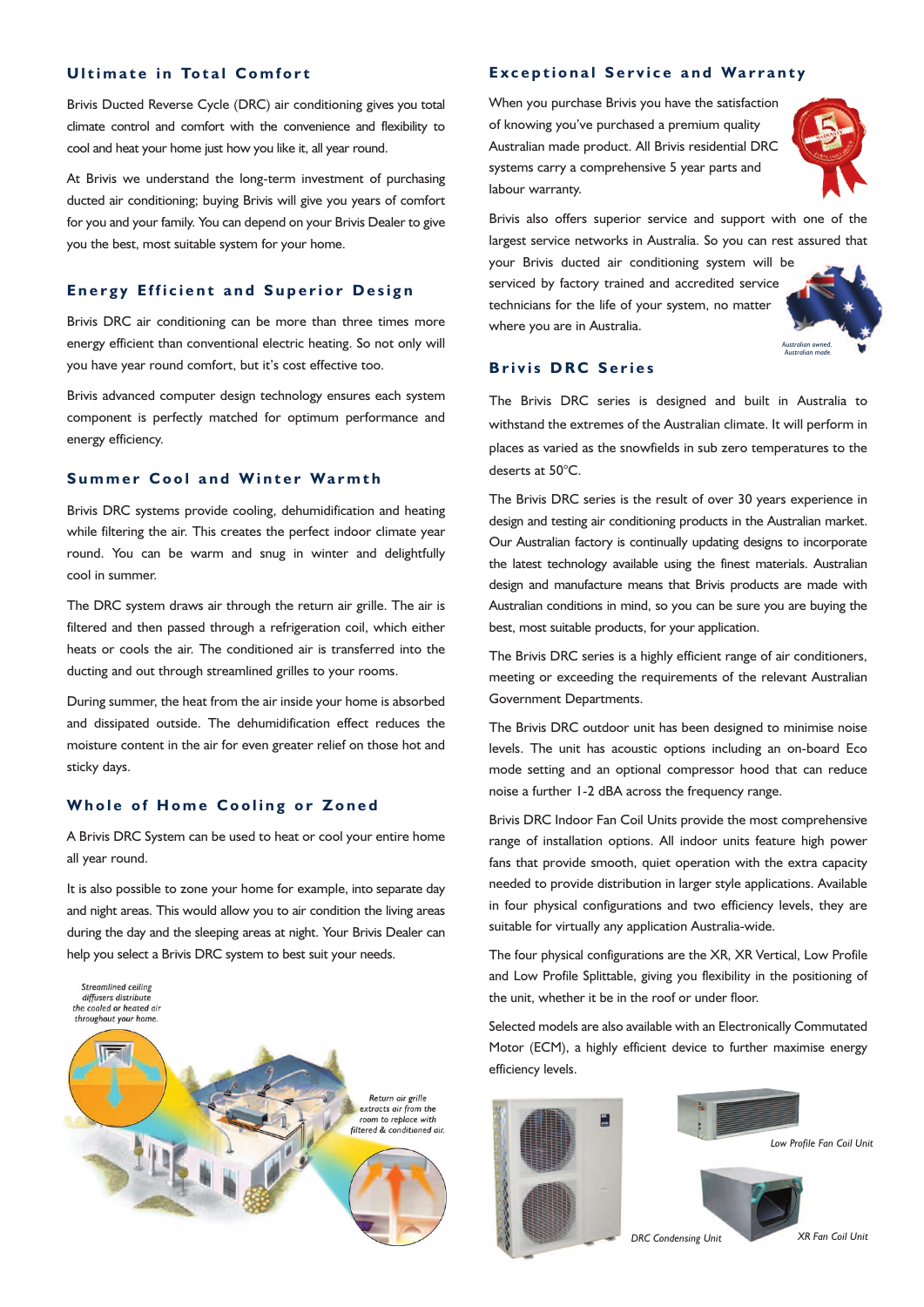#### **Splittable Indoor Fan Coil Unit (FCU)**

Functionality and practicality; two of the outstanding features of the splittable range of the Low Profile Fan Coil Units. Available in the 15, 18 and 21 sizes, the splittable FCU's give you much more flexibility than with traditional one piece machines.

The splittable FCU range can be separated into two components, the fan section and the coil selection. This allows you the flexibility to lift the two pieces separately causing less strain on the installer. The individual components can be re-assembled insitu or installed separately. For example where there is insufficient space to install one large indoor unit, the splittable FCU can be installed as two separate components, and interconnected by field supplied flexible duct work. The high static fan capability of this range affords the installer a broader choice in the placement of components, whether assembled as one piece, or installed apart. The splittable FCU comes complete with two interconnecting panels and 4 duct connections ready for installation. Maximum flexibility equals maximum choice whatever your application.

![](_page_2_Picture_3.jpeg)

#### **Control**

The DRC series can be controlled by the Brivis NC-4 Networker, an innovative thermostat for reverse cycle air conditioning. This thermostat is fully programmable with an easy to read LCD, operational status information, fault reporting and "kiddie" lock. You can also simply set a single temperature setting and the NC-4 will automatically heat or cool to maintain your indoor comfort setting. Twin Brivis NC-4 Networker thermostats can be installed to give you control of the system from more than one room or upstairs and downstairs in two storey applications. The NC-4 also has an auto restart function in case of power interruptions.

![](_page_2_Picture_6.jpeg)

*NC-4 Thermostat*

# **Key Points**

- *Year Round Comfort*
- *Energy Efficient*
- *5 Year Parts and Labour Warranty*
- *Whole Home or Zoned*
- *Australian Owned, Designed and Built*
- *High Powered Fans*
- *Choice of Four Fan Coil Styles*
- *Innovative Brivis NC-4 Networker Controller*

![](_page_2_Picture_17.jpeg)

# **Specifications**

#### **Brivis DRC Condensing Unit**

| Model No.                             | <b>Outdoor Unit</b>     |                       | DO-SRIOA7          | DO-SR10A9          | <b>DO-SR12A7</b>   | <b>DO-SR12A9</b>   | <b>DO-SR15A7</b>                 | <b>DO-SR15A9</b>    | <b>DO-SR18A9</b>    | <b>DO-SR21A9</b>    |  |  |
|---------------------------------------|-------------------------|-----------------------|--------------------|--------------------|--------------------|--------------------|----------------------------------|---------------------|---------------------|---------------------|--|--|
| Power Requirement                     |                         | Volts - Phase - Hertz | $240 - 1 - 50$     | $415 - 3 - 50$     | $240 - 1 - 50$     | $415 - 3 - 50$     | $240 - 1 - 50$                   | $415 - 3 - 50$      | $415 - 3 - 50$      | $415 - 3 - 50$      |  |  |
| Single Phase Starting Mechanism       | <b>Factory Standard</b> |                       | Hard Start         | N/A                | Hard Start         | N/A                | Soft Start                       | N/A                 | N/A                 | N/A                 |  |  |
| Compressor Type                       |                         |                       | Scroll             | Scroll             | Scroll             | Scroll             | Scroll                           | Scroll              | Scroll              | Scroll              |  |  |
| Operating Range                       | Cooling                 | $^{\circ}$            | $15 \sim 50$       | $15 - 50$          | $15 - 50$          | $15 - 50$          | $15 \sim 50$                     | $15 \sim 50$        | $15 - 50$           | $15 - 50$           |  |  |
| (Outdoor Temperature)                 | Heating                 |                       | $-5 \sim 18$       | $-5 \sim 18$       | $-5 \sim 18$       | $-5 \sim 18$       | $-5 \sim 18$                     | $-5 \sim 18$        | $-5 \sim 18$        | $-5 \sim 18$        |  |  |
| Nominal Airflow (Eco mode             | Standard                | L/s                   | 950                | 950                | 950                | 950                | 1650                             | 1650                | 1650                | 1750                |  |  |
| activated below 34.5°C Outdoor Temp.) | Eco mode                |                       | 760                | 760                | 760                | 760                | 1500                             | 1500                | 1500                | 1600                |  |  |
| <b>Dimensions</b>                     | HxWxD                   | mm                    | 830 x 1100 x 360   | 830 x 1100 x 360   | 830 x 1100 x 360   | 830 x 1100 x 360   | 1366 x 1100 x 360                | 1366 x 1100 x 360   | 1366 x 1100 x 360   | 1366 x 1180 x 370   |  |  |
| Net Weight                            |                         | kg                    | 102                | 102                | 107                | 107                | 136                              | 136                 | 138                 | <b>154</b>          |  |  |
| Sound Power Level                     | Standard                | dBA                   | 66                 | 66                 | 66                 | 66                 | 67                               | 66                  | 67                  | 70                  |  |  |
|                                       | Eco mode                |                       | 64                 | 64                 | 64                 | 64                 | 65                               | 64                  | 65                  | 69                  |  |  |
|                                       | Standard                | dBA @ Im              | 58                 | 58                 | 58                 | 58                 | 59                               | 58                  | 59                  | 62                  |  |  |
|                                       | Eco mode                |                       | 56                 | 56                 | 56                 | 56                 | 57                               | 56                  | 57                  | 61                  |  |  |
| Sound Pressure Level                  | Standard                | dBA @ 3m              | 49                 | 49                 | 49                 | 49                 | 50                               | 49                  | 50                  | 53                  |  |  |
|                                       | Eco mode                |                       | 47                 | 47                 | 47                 | 47                 | 48                               | 47                  | 48                  | 51                  |  |  |
| Refrigerant Type                      |                         |                       | R22                | R <sub>22</sub>    | R <sub>22</sub>    | R22                | R22                              | R <sub>22</sub>     | R22                 | R <sub>22</sub>     |  |  |
| Chargeless Length                     |                         | m                     | 15                 | 15                 | 15                 | 15                 | 15                               | 15                  | 15                  | 15                  |  |  |
| Maximum Total Equivalent Length       |                         | m                     | 50                 | 50                 | 50                 | 50                 | 50                               | 50                  | 50                  | 50                  |  |  |
| Refrigerant Connection                | Type                    |                       | Flare              | Flare              | Flare              | Flare              | <b>Brazed</b>                    | <b>Brazed</b>       | <b>Brazed</b>       | <b>Brazed</b>       |  |  |
| Refrigerant Connection                | Gas                     | mm - inches           | $19.10 \sim 3/4"$  | $19.10 \sim 3/4"$  | $19.10 \sim 3/4"$  | $19.10 \sim 3/4"$  | $28.60 \sim 11/8$ "              | $28.60 \sim 11/8$ " | $28.60 \sim 11/8$ " | $28.60 \sim 11/8$ " |  |  |
| Pipe Sizes on Unit                    | Liquid                  |                       | $9.50 - 3/8"$      | $9.50 \sim 3/8$ "  | $9.50 - 3/8"$      | $9.50 \sim 3/8$ "  | $9.50 \sim 3/8$ "                | $9.50 \sim 3/8"$    | $9.50 \sim 3/8$ "   | $12.70 \sim 1/2"$   |  |  |
|                                       | Gas                     | $0 - 15m$             | $19.10 \sim 3/4"$  | $19.10 \sim 3/4"$  | $19.10 \sim 3/4"$  | $19.10 \sim 3/4"$  | $22.20 \sim 7/8$ "               | $22.20 \sim 7/8"$   | $28.60 \sim 11/8$ " | $28.60 \sim 11/8$ " |  |  |
| Refrigerant recommended               |                         | $16 - 30m$            | $22.20 \sim 7/8$ " | $22.20 \sim 7/8$ " | $22.20 \sim 7/8$ " | $22.20 \sim 7/8$ " | $28.60 \sim 11/8$ "              | $28.60 \sim 11/8$ " | $28.60 \sim 11/8$ " | $28.60 \sim 11/8$ " |  |  |
| Pipe Sizes - System                   | Liquid                  | $0 - 15m$             | $9.50 \sim 3/8$ "  | $9.50 \sim 3/8$ "  | $9.50 \sim 3/8$ "  | $9.50 \sim 3/8$ "  | $9.50 \sim 3/8$ "                | $9.50 \sim 3/8$ "   | $9.50 \sim 3/8$ "   | $12.70 \sim 1/2"$   |  |  |
|                                       |                         | $16 - 30m$            | $9.50 \sim 3/8"$   | $9.50 \sim 3/8$ "  | $9.50 \sim 3/8$ "  | $9.50 \sim 3/8$ "  | $9.50 \sim 3/8$ "                | $9.50 \sim 3/8$ "   | $9.50 \sim 3/8$ "   | $12.70 - 1/2"$      |  |  |
|                                       |                         | $31 - 50m$            |                    |                    |                    |                    | Consult Brivis Technical Support |                     |                     |                     |  |  |
| <b>Acoustic Compressor Hood</b>       |                         | <b>Option</b>         | V                  | $\checkmark$       | $\checkmark$       | V                  | ✓                                | V                   | $\checkmark$        |                     |  |  |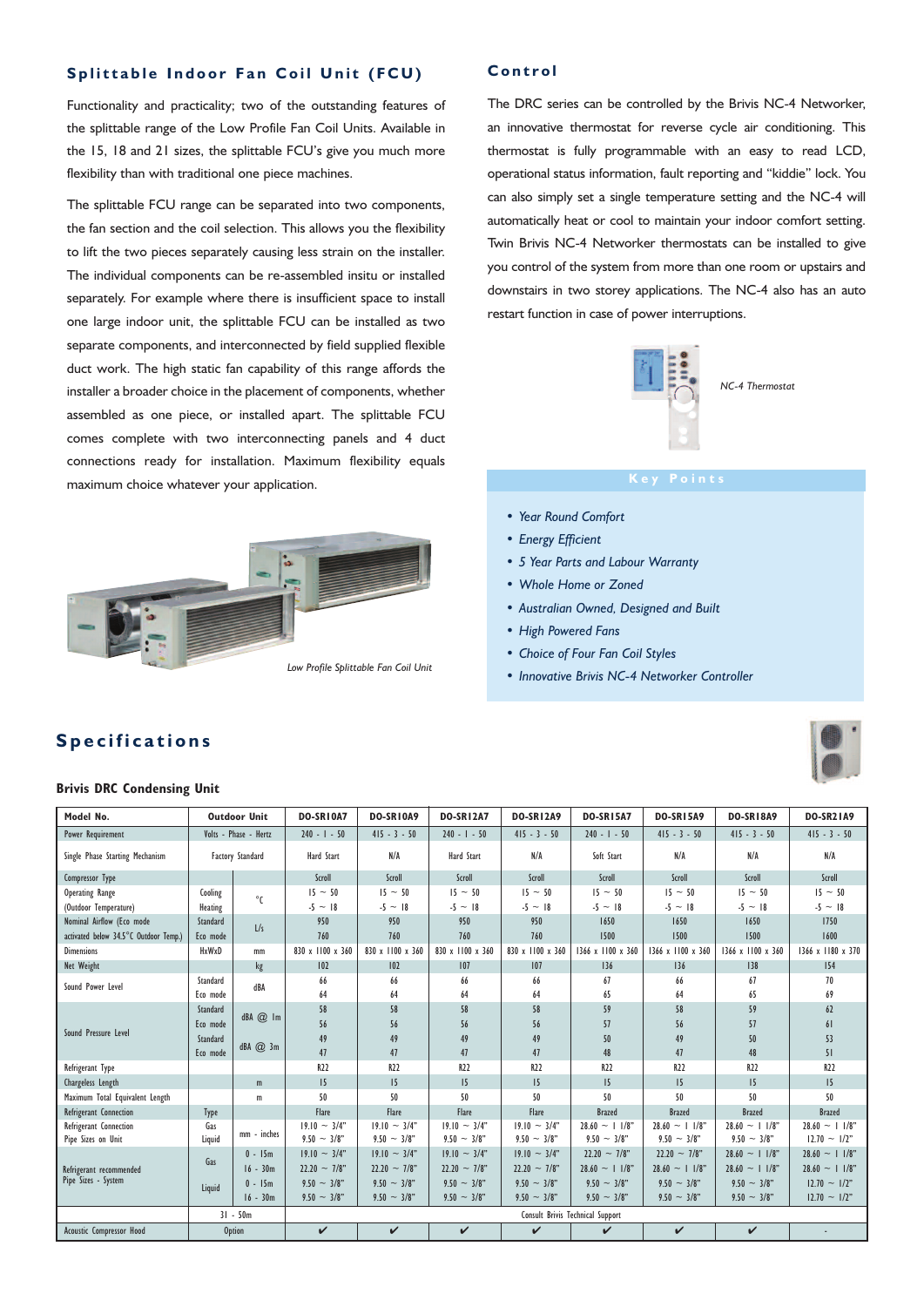# **System Specifications**

![](_page_3_Picture_1.jpeg)

#### **System with XR Fan Coil Unit**

| Model No.                                            | <b>Outdoor Unit</b><br><b>Indoor Unit</b> |               | DO-SRIOA7<br>DI-XRIOA7             | DO-SRIOA9<br>DI-XRIOA7                | <b>DO-SR15A7</b><br>DI-XRI5A7           | <b>DO-SR15A9</b><br>DI-XRI5A7           | <b>DO-SR18A9</b><br>DI-XRI8A7           |
|------------------------------------------------------|-------------------------------------------|---------------|------------------------------------|---------------------------------------|-----------------------------------------|-----------------------------------------|-----------------------------------------|
| Total System Power Requirement                       |                                           | <b>Phases</b> | Single                             | <b>Three</b>                          | Single                                  | <b>Three</b>                            | <b>Three</b>                            |
| Rated Capacity                                       | Cooling<br>Heating                        | kW            | 9.0<br>9.6                         | 9.0<br>9.7                            | 14.0<br>15.8                            | 14.2<br>15.6                            | 16.5<br>18.4                            |
| Efficiency                                           | Cooling<br>Heating                        | EER<br>COP    | 2.90<br>3.44                       | 2.94<br>3.41                          | 2.79<br>3.46                            | 2.85<br>3.50                            | 2.75<br>3.49                            |
| Moisture Removal                                     |                                           | L/h           | 2.25                               | 2.19                                  | 4.89                                    | 5.06                                    | 5.58                                    |
| <b>Rated Airflow</b>                                 | Indoor                                    | 1/s           | 500                                | 500                                   | 700                                     | 700                                     | 900                                     |
| Airflow Range                                        | Indoor                                    | L/s           | $380 \sim 630$                     | $380 - 630$                           | $590 \sim 750$                          | $600 \sim 750$                          | $690 - 965$                             |
| ESP Range                                            | Indoor                                    | Pa            | $120 - 300$                        | $120 \sim 300$                        | $120 - 230$                             | $120 - 230$                             | $120 - 285$                             |
| Power Supply                                         | Indoor                                    | $V - Ph - Hz$ | $240 - 1 - 50$                     | $240 - 1 - 50$                        | $240 - 1 - 50$                          | $240 - 1 - 50$                          | $240 - 1 - 50$                          |
| Rated Load Current                                   | Outdoor<br>Indoor<br>System               | <b>AMPS</b>   | 10.99<br>4.30<br>15.29             | 5.15<br>4.30<br>9.45                  | 18.48<br>4.00<br>22.48                  | 8.71<br>4.00<br>12.71                   | 10.21<br>4.70<br>14.91                  |
| <b>Full Load Current</b>                             | System                                    | AMPS          | 25.59                              | 13.27                                 | 32.24                                   | 20.24                                   | 20.94                                   |
| Duct Connection Sizes - Round                        | Supply Air<br><b>Return Air</b>           | mm            | 406<br>406                         | 406<br>406                            | 457<br>457                              | 457<br>457                              | 508<br>508                              |
| <b>Dimensions</b>                                    | Indoor                                    | mm (HxWxD)    | 430 x 545 x 1100                   | 430 x 545 x 1100                      | 535 x 610 x 1190                        | 535 x 610 x 1190                        | 535 x 610 x 1190                        |
| Net Weight                                           | Indoor                                    | kg            | 40                                 | 40                                    | 53                                      | 53                                      | 57                                      |
| Refrigeration Connection Pipe Sizes<br>- Indoor Unit | Gas<br>Liquid                             | mm - inches   | $19.10 \sim 3/4"$<br>$9.50 - 3/8"$ | $19.10 \sim 3/4"$<br>$9.50 \sim 3/8"$ | $28.60 \sim 1$ 1/8"<br>$9.50 \sim 3/8"$ | $28.60 \sim 11/8$ "<br>$9.50 \sim 3/8"$ | $28.60 \sim 11/8$ "<br>$9.50 \sim 3/8"$ |
| Vertical Fan Coil Unit Configuration                 |                                           | <b>Option</b> | ✓                                  | $\boldsymbol{\mathcal{U}}$            | $\boldsymbol{\mathcal{U}}$              | ✓                                       | $\boldsymbol{\nu}$                      |

#### **System with Low Profile Fan Coil Unit**

| Model No.                           | <b>Outdoor Unit</b><br><b>Indoor Unit</b> |               | DO-SRIOA7<br>DI-LRIOA7 | DO-SR10A9<br>DI-LR10A7 | <b>DO-SR12A7</b><br>DI-LRI2A7 | <b>DO-SR12A9</b><br>DI-LR12A7 | DO-SR15A7<br>DI-LR15A7 | <b>DO-SR15A9</b><br>DI-LR15A7 | <b>DO-SR18A9</b><br>DI-LR18A7 | <b>DO-SR21A9</b><br><b>DI-LR21A7</b> |
|-------------------------------------|-------------------------------------------|---------------|------------------------|------------------------|-------------------------------|-------------------------------|------------------------|-------------------------------|-------------------------------|--------------------------------------|
| Total System Power Requirement      |                                           | Phases        | Single                 | <b>Three</b>           | Single                        | <b>Three</b>                  | Single                 | <b>Three</b>                  | <b>Three</b>                  | <b>Three</b>                         |
| Rated Capacity                      | Cooling                                   | kW            | 9.3                    | 9.3                    | 11.3                          | 11.1                          | 15.0                   | 14.8                          | 17.3                          | 20.5                                 |
|                                     | Heating                                   |               | 9.6                    | 9.8                    | 11.8                          | 11.5                          | 16.0                   | 15.7                          | 18.6                          | 21.7                                 |
| <b>Efficiency</b>                   | Cooling                                   | EER           | 3.06                   | 3.04                   | 2.91                          | 2.92                          | 2.95                   | 2.96                          | 2.83                          | 3.05                                 |
|                                     | Heating                                   | <b>COP</b>    | 3.71                   | 3.65                   | 3.82                          | 3.81                          | 3.70                   | 3.67                          | 3.68                          | 4.06                                 |
| Moisture Removal                    |                                           | L/h           | 2.25                   | 2.19                   | 3.25                          | 3.23                          | 4.89                   | 5.06                          | 5.58                          | 5.64                                 |
| Rated Airflow                       | Indoor                                    | L/s           | 550                    | 550                    | 650                           | 650                           | 750                    | 750                           | 1000                          | 1150                                 |
| Airflow Range                       | Indoor                                    | L/s           | $390 \sim 700$         | $390 \sim 700$         | $475 \sim 735$                | $475 \sim 735$                | $630 - 930$            | $630 - 930$                   | $725 \sim 1130$               | $860 \sim 1450$                      |
| <b>ESP</b> Range                    | Indoor                                    | Pa            | $120 - 225$            | $120 \sim 225$         | $120 \sim 205$                | $120 - 205$                   | $120 - 220$            | $120 - 220$                   | $120 \sim 275$                | $120 - 290$                          |
| Power Supply                        | Indoor                                    | $V - Ph - Hz$ | $240 - 1 - 50$         | $240 - 1 - 50$         | $240 - 1 - 50$                | $240 - 1 - 50$                | $240 - 1 - 50$         | $240 - 1 - 50$                | $240 - 1 - 50$                | $240 - 1 - 50$                       |
|                                     | Outdoor                                   |               | 10.95                  | 5.15                   | 14.33                         | 6.43                          | 18.23                  | 8.69                          | 10.24                         | 11.34                                |
| Rated Load Current                  | Indoor                                    | <b>AMPS</b>   | 2.85                   | 2.85                   | 2.75                          | 2.75                          | 3.10                   | 3.10                          | 5.00                          | 6.50                                 |
|                                     | System                                    |               | 13.80                  | 8.00                   | 17.08                         | 9.18                          | 21.33                  | 11.79                         | 15.24                         | 17.84                                |
| Full Load Current                   | System                                    | AMPS          | 24.14                  | 12.12                  | 29.04                         | 14.04                         | 31.34                  | 19.34                         | 21.24                         | 25.53                                |
| Duct Connection Sizes - Rectangular | Supply Air                                | $mm$ (WxH)    | 715 x 185              | 715 x 185              | 715 x 185                     | 715 x 185                     | 715 x 262              | 715 x 262                     | 715 x 262                     | 835 x 300                            |
|                                     | Return Air                                |               | $1075 \times 261$      | $1075 \times 261$      | $1075 \times 261$             | $1075 \times 261$             | 1075 x 387             | 1075 x 387                    | 1075 x 387                    | 1350 x 404                           |
| <b>Dimensions</b>                   | Indoor                                    | mm (HxWxD)    | 368 x 1225 x 580       | 368 x 1225 x 580       | 368 x 1225 x 580              | 368 x 1225 x 580              | 427 x 1225 x 580       | 427 x 1225 x 580              | 427 x 1225 x 580              | 455 x 1500 x 625                     |
| Net Weight                          | Indoor                                    | kg            | 55                     | 55                     | 55                            | 55                            | 61                     | 61                            | 66                            | 74                                   |
| Refrigeration Connection Pipe Sizes | Gas                                       | mm - inches   | $19.05 \sim 3/4"$      | $19.05 \sim 3/4"$      | $19.05 \sim 3/4"$             | $19.05 \sim 3/4"$             | $28.60 \sim 1$ 1/8"    | $\sim$ 1 1/8"<br>28.60        | $\sim$ 1 1/8"<br>28.60        | $28.60 \sim 11/8$ "                  |
| - Indoor Unit                       | Liquid                                    |               | $9.50 \sim 3/8"$       | $9.50 - 3/8"$          | $9.50 \sim 3/8"$              | $9.50 - 3/8"$                 | $9.50 - 3/8"$          | $9.50 \sim 3/8"$              | $9.50 \sim 3/8"$              | $12.70 \sim 1/2"$                    |

![](_page_3_Picture_6.jpeg)

#### **System with Low Profile Splittable Fan Coil Unit**

| Model No.                                                | <b>Outdoor Unit</b><br><b>Indoor Unit</b> |                        | <b>DO-SR15A7</b><br>DI-LRI5A7-S         | <b>DO-SR15A9</b><br>DI-LRI5A7-S         | <b>DO-SR18A9</b><br>DI-LR18A7-S         | <b>DO-SR21A9</b><br><b>DI-LR2 IA7-S</b> |
|----------------------------------------------------------|-------------------------------------------|------------------------|-----------------------------------------|-----------------------------------------|-----------------------------------------|-----------------------------------------|
| Total System Power Requirement                           |                                           | <b>Phases</b>          | Single                                  | <b>Three</b>                            | <b>Three</b>                            | <b>Three</b>                            |
| Rated Capacity                                           | Cooling<br>Heating                        | kW                     | 15.0<br>16.0                            | 14.8<br>15.7                            | 17.3<br>18.6                            | 20.5<br>21.7                            |
| Efficiency                                               | Cooling<br><b>Heating</b>                 | EER<br>C <sub>OP</sub> | 2.95<br>3.70                            | 2.96<br>3.67                            | 2.83<br>3.68                            | 3.05<br>4.06                            |
| Moisture Removal                                         |                                           | L/h                    | 4.89                                    | 5.06                                    | 5.58                                    | 5.64                                    |
| <b>Rated Airflow</b>                                     | Indoor                                    | L/s                    | 750                                     | 750                                     | 1000                                    | 1150                                    |
| Airflow Range                                            | Indoor                                    | $\frac{1}{s}$          | $630 - 930$                             | $630 - 930$                             | $725 \sim 1130$                         | $860 \sim 1450$                         |
| ESP Range                                                | Indoor                                    | Pa                     | $120 - 220$                             | $120 - 220$                             | $120 - 275$                             | $120 - 290$                             |
| Power Supply                                             | Indoor                                    | $V - Ph - Hz$          | $240 - 1 - 50$                          | $240 - 1 - 50$                          | $240 - 1 - 50$                          | $240 - 1 - 50$                          |
| Rated Load Current                                       | Outdoor<br>Indoor<br>System               | <b>AMPS</b>            | 18.23<br>3.10<br>21.33                  | 8.69<br>3.10<br>11.79                   | 10.24<br>5.00<br>15.24                  | 11.34<br>6.50<br>17.84                  |
| Full Load Current                                        | System                                    | AMPS                   | 31.34                                   | 19.34                                   | 21.24                                   | 25.53                                   |
| <b>Duct Connection Sizes</b><br>- Rectangular (See Note) | Supply Air<br><b>Return Air</b>           | mm (WxH)               | 715 x 262<br>1075 x 387                 | 715 x 262<br>1075 x 387                 | 715 x 262<br>1075 x 387                 | 835 x 300<br>1350 x 404                 |
| Dimensions (Indoor)                                      | Fan Section<br>Coil Section               | mm (HxWxD)             | 427 x 1225 x 435<br>427 x 1225 x 310    | 427 x 1225 x 435<br>427 x 1225 x 310    | 427 x 1225 x 435<br>427 x 1225 x 310    | 455 x 1500 x 435<br>455 x 1500 x 310    |
| Net Weight                                               | <b>Fan Section</b><br><b>Coil Section</b> | kg                     | 36<br>42                                | 36<br>42                                | 36<br>43                                | 35<br>50                                |
| Refrigeration Connection<br>Pipe Sizes - Indoor Unit     | Gas<br>Liquid                             | mm - inches            | $28.60 \sim 11/8$ "<br>$9.50 \sim 3/8"$ | $28.60 \sim 11/8$ "<br>$9.50 \sim 3/8"$ | $28.60 \sim 11/8$ "<br>$9.50 \sim 3/8"$ | $28.60 - 11/8$ "<br>$12.70 \sim 1/2"$   |

NOTE: Splittable units are supplied with two [2] Face Panels complete with two [2] 450mm ovalised duct spigots on each

![](_page_3_Picture_10.jpeg)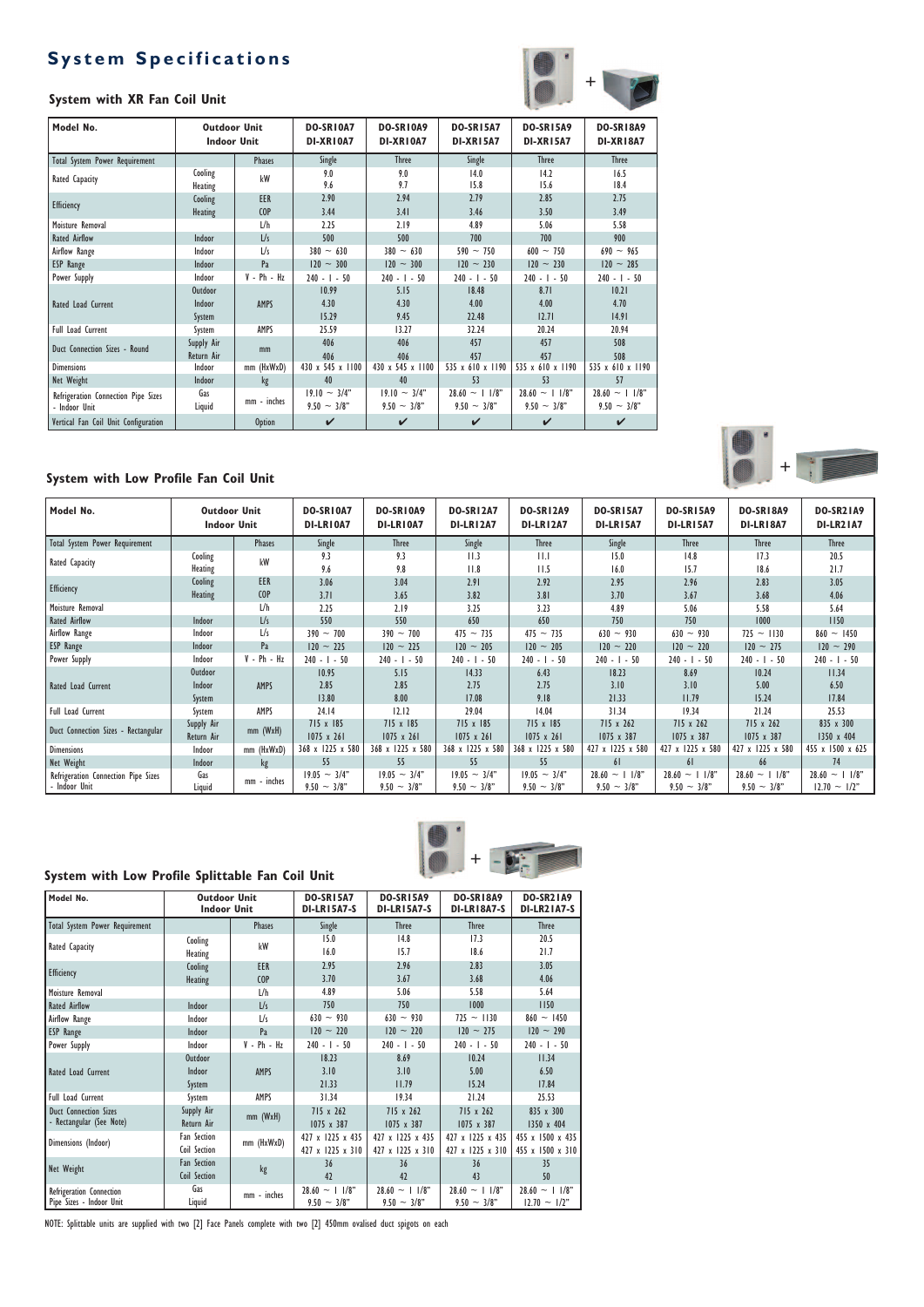# **ECM System Specifications**

## **System with ECM XR Fan Coil Unit**

![](_page_4_Picture_2.jpeg)

 $\bullet$ 

| Model No.                                            | <b>Outdoor Unit</b><br><b>Indoor Unit</b> |                        | DO-SRIOA7<br><b>DI-XR10A7--E</b>   | DO-SRIOA9<br>DI-XRIOA7--E             | <b>DO-SR15A7</b><br><b>DI-XRI5A7--E</b> | <b>DO-SR15A9</b><br><b>DI-XR15A7--E</b> | <b>DO-SR18A9</b><br><b>DI-XR18A7--E</b> |
|------------------------------------------------------|-------------------------------------------|------------------------|------------------------------------|---------------------------------------|-----------------------------------------|-----------------------------------------|-----------------------------------------|
| Total System Power Requirement                       |                                           | <b>Phases</b>          | Single                             | <b>Three</b>                          | Single                                  | <b>Three</b>                            | <b>Three</b>                            |
| Rated Capacity                                       | Cooling<br>Heating                        | kW                     | 9.1<br>9.5                         | 9.2<br>9.4                            | 14.5<br>15.6                            | 4.1<br>15.5                             | 16.7<br>18.3                            |
| Efficiency                                           | Cooling<br>Heating                        | EER<br>C <sub>OP</sub> | 3.06<br>3.55                       | 3.10<br>3.47                          | 2.99<br>3.57                            | 2.90<br>3.50                            | 2.90<br>3.61                            |
| Moisture Removal                                     |                                           | L/h                    | 2.25                               | 2.19                                  | 4.89                                    | 5.06                                    | 5.58                                    |
| <b>Rated Airflow</b>                                 | Indoor                                    | L/s                    | 500                                | 500                                   | 700                                     | 700                                     | 900                                     |
| Airflow Range                                        | Indoor                                    | $\mathsf{L/s}$         | $380 \sim 600$                     | $380 \sim 600$                        | $610 - 700$                             | $610 - 700$                             | $700 \sim 975$                          |
| ESP Range                                            | Indoor                                    | Pa                     | $120 - 250$                        | $120 - 250$                           | $120 \sim 190$                          | $120 \sim 190$                          | $120 \sim 350$                          |
| Power Supply                                         | Indoor                                    | $V - Ph - Hz$          | $240 - 1 - 50$                     | $240 - 1 - 50$                        | $240 - 1 - 50$                          | $240 - 1 - 50$                          | $240 - 1 - 50$                          |
| Rated Load Current                                   | Outdoor<br>Indoor<br>System               | <b>AMPS</b>            | 10.99<br>2.90<br>13.89             | 5.15<br>2.90<br>8.05                  | 18.48<br>3.60<br>22.08                  | 8.71<br>3.60<br> 2.3                    | 10.21<br>4.00<br>14.21                  |
| Full Load Current                                    | System                                    | AMPS                   | 25.59                              | 13.27                                 | 32.24                                   | 20.24                                   | 20.94                                   |
| Duct Connection Sizes - Round                        | Supply Air<br>Return Air                  | mm                     | 406<br>406                         | 406<br>406                            | 457<br>457                              | 457<br>457                              | 508<br>508                              |
| <b>Dimensions</b>                                    | Indoor                                    | $mm$ (HxWxD)           | 430 x 545 x 1100                   | 430 x 545 x 1100                      | 535 x 610 x 1190                        | 535 x 610 x 1190                        | 535 x 610 x 1190                        |
| Net Weight                                           | Indoor                                    | kg                     | 40                                 | 40                                    | 53                                      | 53                                      | 57                                      |
| Refrigeration Connection Pipe Sizes<br>- Indoor Unit | Gas<br>Liquid                             | mm - inches            | $19.10 - 3/4"$<br>$9.50 \sim 3/8"$ | $19.10 \sim 3/4"$<br>$9.50 \sim 3/8"$ | $28.60 \sim 11/8$ "<br>$9.50 \sim 3/8"$ | $28.60 \sim 11/8"$<br>$9.50 \sim 3/8"$  | $28.60 \sim 1$ 1/8"<br>$9.50 \sim 3/8"$ |
| Vertical Fan Coil Unit Configuration                 |                                           | <b>Option</b>          | ✓                                  | ✔                                     | ✔                                       | ✓                                       | ✓                                       |

# **System with Low Profile ECM Fan Coil Unit**

| Model No.                                            | <b>Outdoor Unit</b><br><b>Indoor Unit</b> |                 | DO-SRIOA7<br>DI-LRIOA7--E                | DO-SRIOA9<br>DI-LRIOA7--E             | <b>DO-SR12A7</b><br><b>DI-LR12A7--E</b> | <b>DO-SR12A9</b><br><b>DI-LR12A7--E</b> | <b>DO-SR15A7</b><br><b>DI-LR15A7--E</b> | <b>DO-SR15A9</b><br><b>DI-LR15A7--E</b> | DO-SRI8A9<br><b>DI-LR18A7--E</b>        |
|------------------------------------------------------|-------------------------------------------|-----------------|------------------------------------------|---------------------------------------|-----------------------------------------|-----------------------------------------|-----------------------------------------|-----------------------------------------|-----------------------------------------|
| Total System Power Requirement                       |                                           | <b>Phases</b>   | Single                                   | <b>Three</b>                          | Single                                  | <b>Three</b>                            | Single                                  | <b>Three</b>                            | <b>Three</b>                            |
| Rated Capacity                                       | Cooling                                   | kW              | 9.5                                      | 9.5                                   | 11.3                                    | 11.2                                    | 15.3                                    | 15.0                                    | 17.8                                    |
|                                                      | Heating                                   |                 | 9.5                                      | 9.6                                   | 11.7                                    | 11.3                                    | 15.9                                    | 15.6                                    | 18.4                                    |
| Efficiency                                           | Cooling                                   | EER             | 3.24                                     | 3.27                                  | 3.01                                    | 3.04                                    | 3.08                                    | 3.08                                    | 3.02                                    |
|                                                      | Heating                                   | C <sub>OP</sub> | 3.83                                     | 3.81                                  | 3.93                                    | 3.91                                    | 3.78                                    | 3.76                                    | 3.80                                    |
| Moisture Removal                                     |                                           | L/h             | 2.25                                     | 2.19                                  | 3.25                                    | 3.23                                    | 4.89                                    | 5.06                                    | 5.58                                    |
| <b>Rated Airflow</b>                                 | Indoor                                    | L/s             | 500                                      | 500                                   | 650                                     | 650                                     | 750                                     | 750                                     | 1000                                    |
| Airflow Range                                        | Indoor                                    | L/s             | $400 \sim 750$                           | $400 \sim 750$                        | $475 \sim 850$                          | $475 \sim 850$                          | $645 \sim 1100$                         | $645 \sim 1100$                         | $750 - 1200$                            |
| ESP Range                                            | Indoor                                    | Pa              | $120 - 210$                              | $120 - 210$                           | $120 \sim 180$                          | $120 \sim 180$                          | $120 \sim 275$                          | $120 \sim 275$                          | $120 - 300$                             |
| Power Supply                                         | Indoor                                    | $V - Ph - Hz$   | $240 - 1 - 50$                           | $240 - 1 - 50$                        | $240 - 1 - 50$                          | $240 - 1 - 50$                          | $240 - 1 - 50$                          | $240 - 1 - 50$                          | $240 - 1 - 50$                          |
|                                                      | Outdoor                                   |                 | 10.95                                    | 5.15                                  | 14.33                                   | 6.43                                    | 18.23                                   | 8.69                                    | 10.24                                   |
| Rated Load Current                                   | Indoor                                    | AMPS            | 2.50                                     | 2.50                                  | 2.70                                    | 2.70                                    | 3.00                                    | 3.00                                    | 5.20                                    |
|                                                      | System                                    |                 | 13.45                                    | 7.65                                  | 17.03                                   | 9.13                                    | 21.23                                   | 11.69                                   | 15.44                                   |
| Full Load Current                                    | System                                    | AMPS            | 24.14                                    | 12.12                                 | 29.04                                   | 14.04                                   | 31.34                                   | 19.34                                   | 21.24                                   |
| Duct Connection Sizes - Rectangular                  | Supply Air                                | $mm$ (WxH)      | 715 x 185                                | 715 x 185                             | 715 x 185                               | 715 x 185                               | 715 x 262                               | 715 x 262                               | 715 x 262                               |
|                                                      | Return Air                                |                 | $1075 \times 261$                        | $1075 \times 261$                     | $1075 \times 261$                       | $1075 \times 261$                       | 1075 x 387                              | 1075 x 387                              | 1075 x 387                              |
| <b>Dimensions</b>                                    | Indoor                                    | $mm$ (HxWxD)    | 368 x 1225 x 580                         | 368 x 1225 x 580                      | 368 x 1225 x 580                        | 368 x 1225 x 580                        | 427 x 1225 x 580                        | 427 x 1225 x 580                        | 427 x 1225 x 580                        |
| Net Weight                                           | Indoor                                    | kg              | 55                                       | 55                                    | 55                                      | 55                                      | 61                                      | 61                                      | 66                                      |
| Refrigeration Connection Pipe Sizes<br>- Indoor Unit | Gas<br>Liquid                             | mm - inches     | $\sim 3/4"$<br>19.05<br>$9.50 \sim 3/8"$ | $19.05 \sim 3/4"$<br>$9.50 \sim 3/8"$ | $19.05 \sim 3/4"$<br>$9.50 \sim 3/8"$   | $19.05 \sim 3/4"$<br>$9.50 \sim 3/8"$   | $28.60 \sim 11/8"$<br>$9.50 \sim 3/8"$  | $28.60 \sim 1$ 1/8"<br>$9.50 \sim 3/8"$ | $\sim$ 1 1/8"<br>28.60<br>$9.50 - 3/8"$ |

#### **System with Low Profile Splittable ECM Fan Coil Unit**

| Model No.                      | <b>Outdoor Unit</b> |               | <b>DO-SR15A7</b>   | <b>DO-SR15A9</b>    | <b>DO-SR18A9</b>    |
|--------------------------------|---------------------|---------------|--------------------|---------------------|---------------------|
|                                | <b>Indoor Unit</b>  |               | DI-LRI 5A7-SE      | DI-LR15A7-SE        | DI-LRI8A7-SE        |
| Total System Power Requirement |                     | <b>Phases</b> | Single             | <b>Three</b>        | <b>Three</b>        |
|                                | Cooling             | kW            | 15.3               | 15.0                | 17.8                |
| Rated Capacity                 | Heating             |               | 15.9               | 15.6                | 18.4                |
| Efficiency                     | Cooling             | EER           | 3.08               | 3.08                | 3.02                |
|                                | <b>Heating</b>      | <b>COP</b>    | 3.78               | 3.76                | 3.80                |
| Moisture Removal               |                     | L/h           | 4.89               | 5.06                | 5.58                |
| <b>Rated Airflow</b>           | Indoor              | L/s           | 750                | 750                 | 1000                |
| Airflow Range                  | Indoor              | 1/s           | $645 \sim 1100$    | $645 \sim 1100$     | $750 \sim 1200$     |
| ESP Range                      | Indoor              | Pa            | $120 \sim 275$     | $120 \sim 275$      | $120 \sim 300$      |
| Power Supply                   | Indoor              | $V - Ph - Hz$ | $240 - 1 - 50$     | $240 - 1 - 50$      | $240 - 1 - 50$      |
|                                | Outdoor             |               | 18.23              | 8.69                | 10.24               |
| Rated Load Current             | Indoor              | <b>AMPS</b>   | 3.00               | 3.00                | 5.20                |
|                                | System              |               | 21.23              | 11.69               | 15.44               |
| <b>Full Load Current</b>       | System              | AMPS          | 31.34              | 19.34               | 21.24               |
| <b>Duct Connection Sizes</b>   | Supply Air          | mm (WxH)      | 715 x 262          | 715 x 262           | 715 x 262           |
| - Rectangular (See Note)       | <b>Return Air</b>   |               | 1075 x 387         | 1075 x 387          | 1075 x 387          |
| Dimensions (Indoor)            | Fan Section         | mm (HxWxD)    | 427 x 1225 x 435   | 427 x 1225 x 435    | 427 x 1225 x 435    |
|                                | Coil Section        |               | 427 x 1225 x 310   | 427 x 1225 x 310    | 427 x 1225 x 310    |
| Net Weight                     | <b>Fan Section</b>  | kg            | 36                 | 36                  | 36                  |
|                                | <b>Coil Section</b> |               | 42                 | 42                  | 43                  |
| Refrigeration Connection       | Gas                 | mm - inches   | $28.60 \sim 11/8"$ | $28.60 \sim 1$ 1/8" | $28.60 \sim 11/8$ " |
| Pipe Sizes - Indoor Unit       | Liquid              |               | $9.50 \sim 3/8"$   | $9.50 \sim 3/8"$    | $9.50 - 3/8"$       |

![](_page_4_Picture_8.jpeg)

![](_page_4_Picture_9.jpeg)

**Due to our policy of continuous improvement, product specifications and details are subject to change without notice. Equipment rated in accordance with AS 3823.3 - 2009 E. & O.E.**